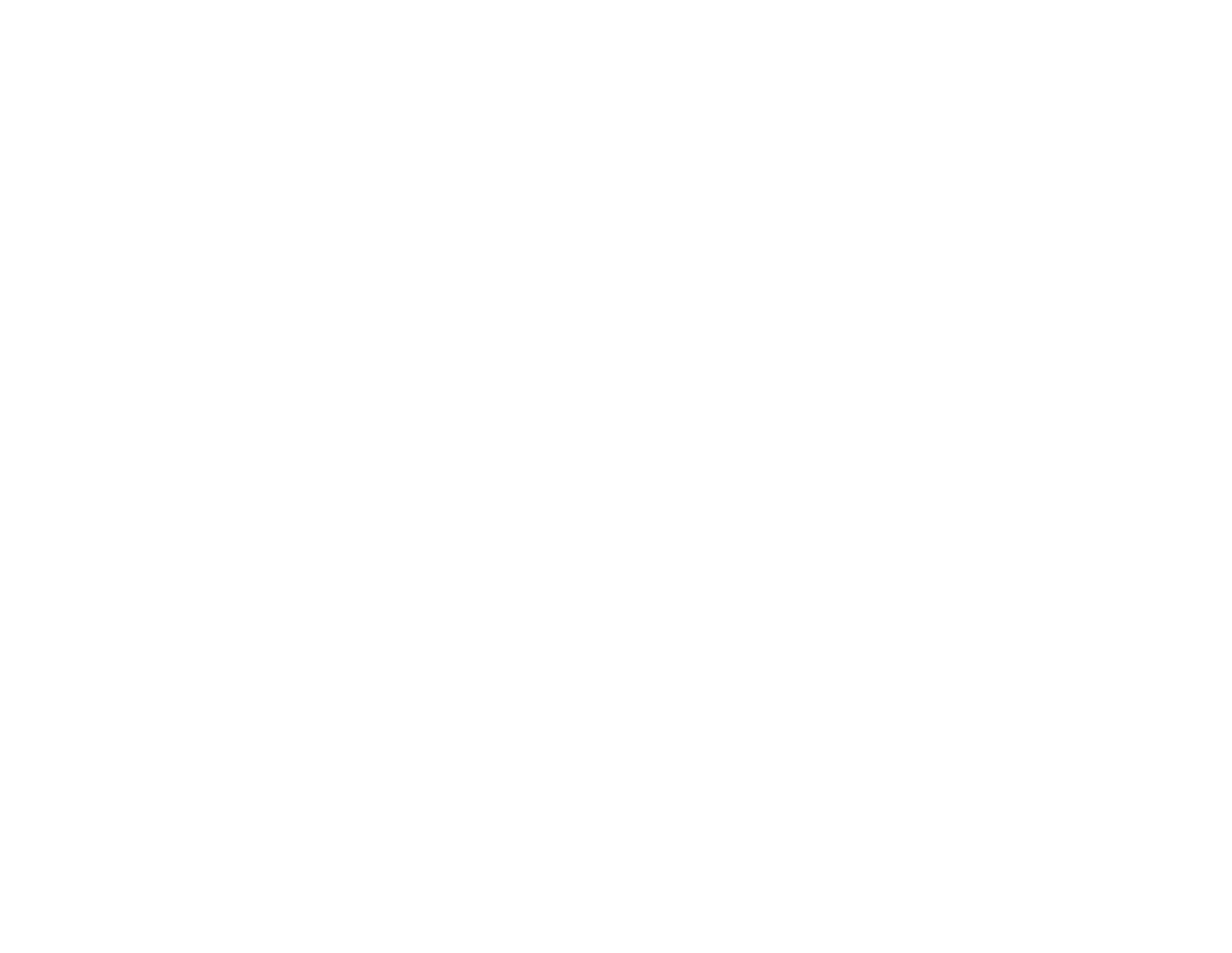# **NOTES**

# **CONTENTS**

| Assembling & Using Your Product4 |
|----------------------------------|
|                                  |
|                                  |
|                                  |
|                                  |
|                                  |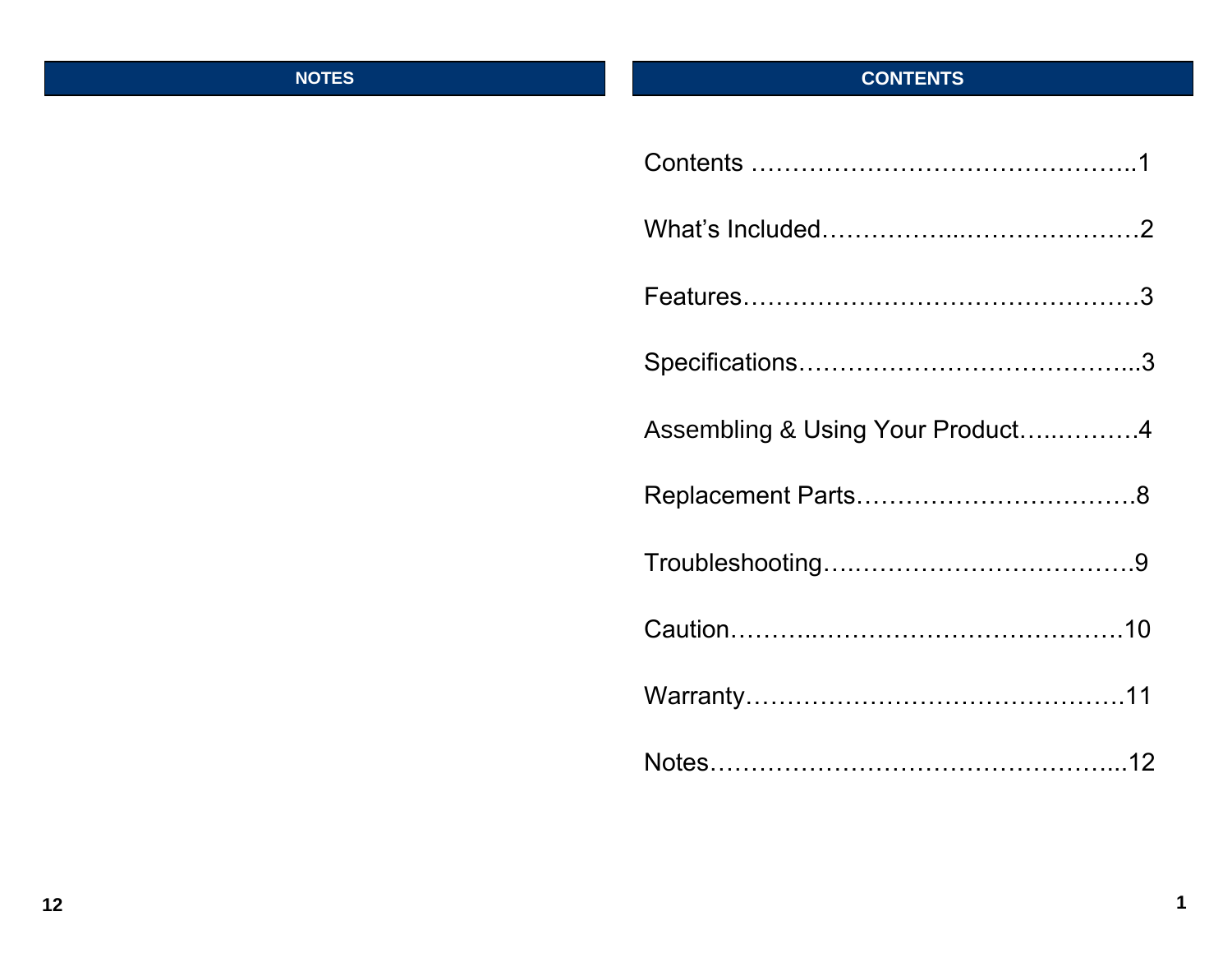#### **WHAT'S INCLUDED**

#### **LIMITED WARRANTY INFORMATION**



Fountain (LED Lights Pre Installed)  $1x$ 



Thank you for choosing an Alpine product! We aim to please with our wide range of products including Fountains, Birdbaths, Statuary, Pond Supplies & More. All of our products are constructed from the highest quality materials. In the event that we have not achieved our usual standard of excellence, we will repair or replace, at our discretion, within the warranty period. A valid proof of purchase, with the purchase date clearly indicated, must be provided. Photos of defective merchandise will also be required to help distinguish the actual cause of the defect. Please read below for a detailed description of warranty coverage.

#### • **Water Damage**

Alpine products are not manufactured to withstand extreme temperatures. Improper storage that allows water to freeze within a product may cause damage, is considered negligence, and will not be covered under this warranty. The use of "hard water," and/or caustic cleaners, can affect the painted or other finishes. Failure to keep the unit clean, and use of such additives/cleaners, will also void the warranty. Please note: for fountains, it is normal for some splashing to occur and protecting the immediate surfaces is not the responsibility of Alpine Corporation.

#### • **Paint & Color (Retention and/or Loss)**

The use of water will cause natural erosion to the color. This area can be touched up using standard paint. The paint is designed to protect the entire finish against breakdown of color. As with any product, all finishes with time will gradually fade and discolor. The warranty will only cover against severe or complete fading, within the first year from date of purchase, with the above exclusion.

#### • **Procedure/Service**

Should a warranty/claim be needed, you should contact the retailer from whom you purchased the product. If that is not an option, you can contact Alpine Corporation a[t www.alpine4u.com.](http://www.alpine4u.com/) When contacting Alpine Corporation, you must be prepared to show proof of purchase, provide photographs and any other information needed to validate your claim. This may be necessary to distinguish between a partial or complete replacement of a defective product. The warranty does not cover any items with multiple parts; the warranty will ONLY cover the individual component of the unit/item that may be defective. Replacement parts can be made available to a consumer through the original selling party, or an approved parts retailer. If this is not an option, contact our customer service department. *Item is covered under one year limited warranty from the date of purchase. When requesting replacement parts due to a warranty claim after 30 days of purchase, credit card information will be requested for shipping charges.*

• **Not Covered Under Warranty** 

The limited warranty will NOT cover cases of damages due to:

- 1. Damages caused in Transit
- 2. Inadequate care and/or neglect
- 3. Environmental and/or natural elements
- 4. Immersion in water, unless specified
- 5. Improper Installation/Storage and/or Maintenance

*This warranty is void if the product has been damaged by accident, misuse, negligence, improper installation and/or modifications have occurred. This includes any and/or all defects arising out of freezing water damage, hard water damage, failure to keep the unit clean and free of harmful additives such as bleach, chlorine, etc….*  which affects the paint and/or parts. This warranty also does not cover any additional charges or installation, *removal, disposal and/or shipping costs or consequential damage associated with any warranty claim.*

*\*Pump may be packaged separately in an outer box located in the outer Styrofoam packaging.*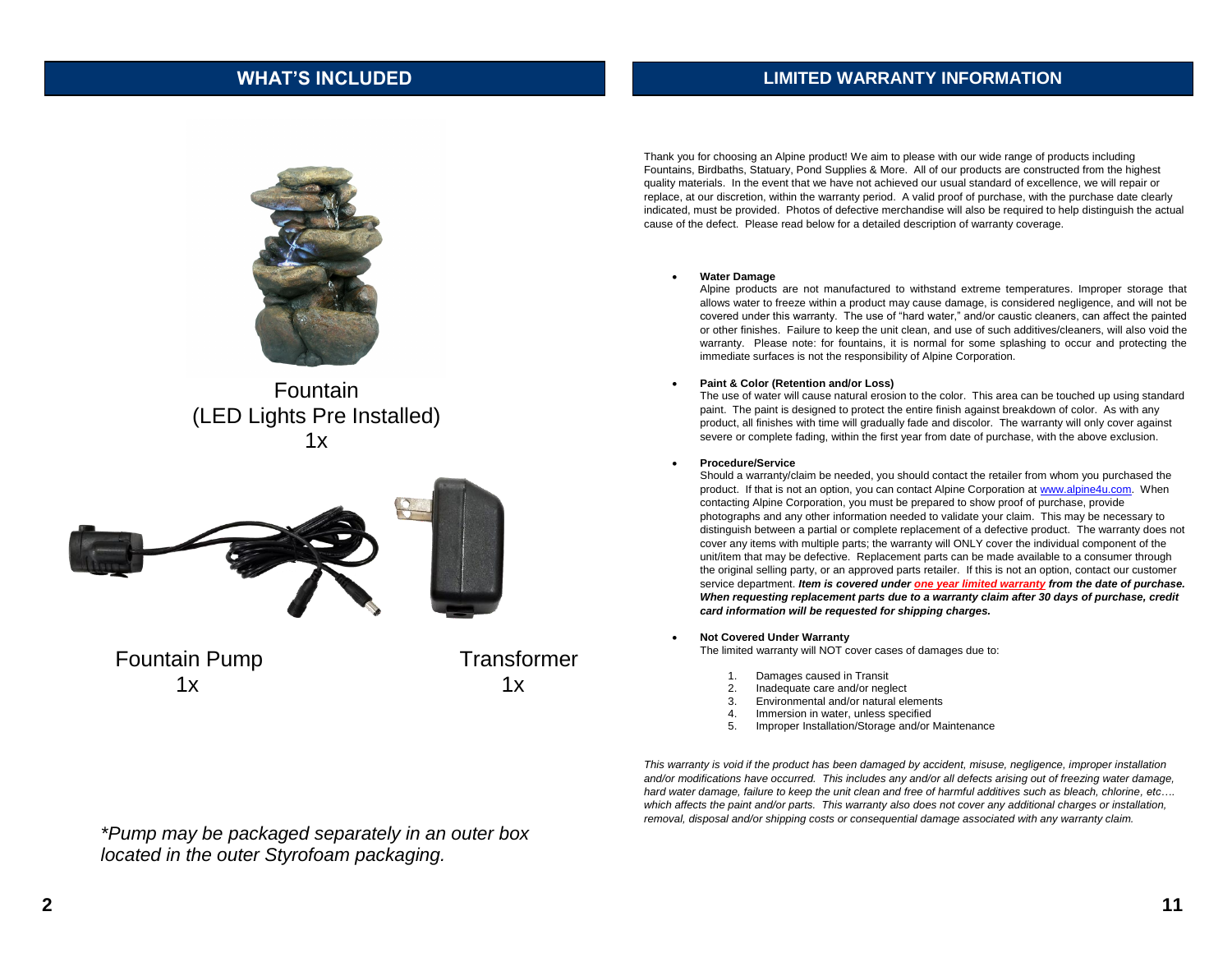**9.** Congratulations, your fountain is now complete. Don't forget to add water regularly as water will evaporate over time.

## **Relax and enjoy your new fountain.**



#### **ALSO AVAILABLE FROM ALPINE**

- Fountain Care Formula…………….....PPL100 Foam and scale remover for indoor and outdoor fountains.
- Americana® UV Acrylic Sealer ...……RRR106 Provides protective clear coating for all painted surfaces.
- Touch Up Paint Kit....…………….…....RTD102 Includes primer, thinner, 7 paint colors, applicator and sealer.

**3.** From the back opening of the fountain connect the vinyl tubing from inside the fountain into the water pump.



**4.** Connect the Pump and Light cord connectors and then place them and the pump back into the fountain.



## **Alpine Quick Tip #2**

**Check all light** connectors to make sure they are tight.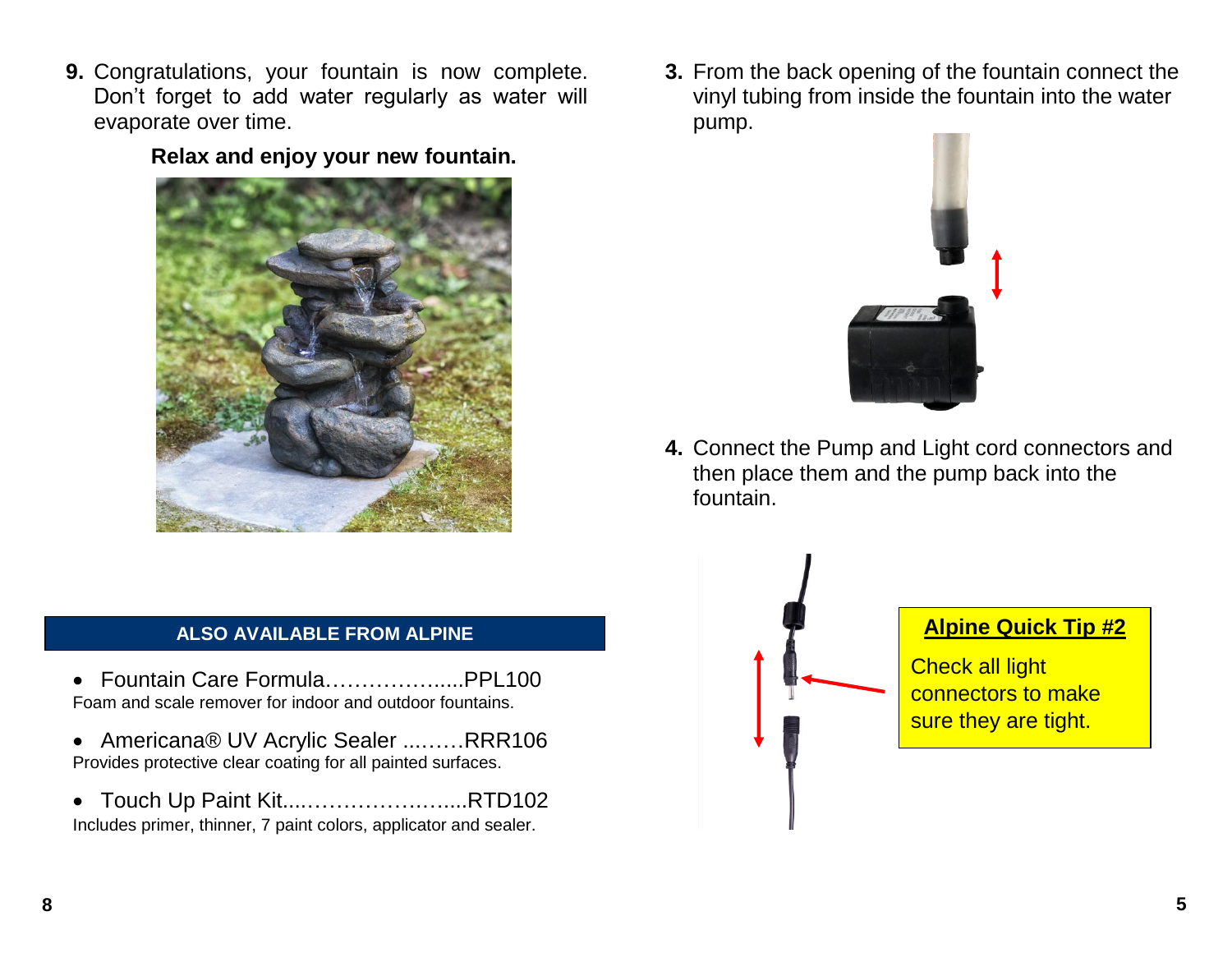**5.** Pull out the pump and light cord plug through the back opening & connect to the transformer.



**7.** Plug the pump and light cord into your local power supply. Make sure that there is no water around the plug & always keep the power source in a dry place.



**6.** Gently pour water into the fountain basin, being careful not to overflow and cause splashing. Make sure the water completely submerges the pump and the water runs clear during operation.

*NOTE: We recommend that you use distilled water to prevent scale build-up. The first time you operate the pump it can take up to 5 minutes for the air to be completely expelled and water begins to flow properly*



**8.** You can now adjust the water pump to your flow preference. (see Quick Tip #1) Once set, install the Back Door Cover by sliding it into the designated opening.





Make sure your pump and light cords are tucked neatly into the cord slot.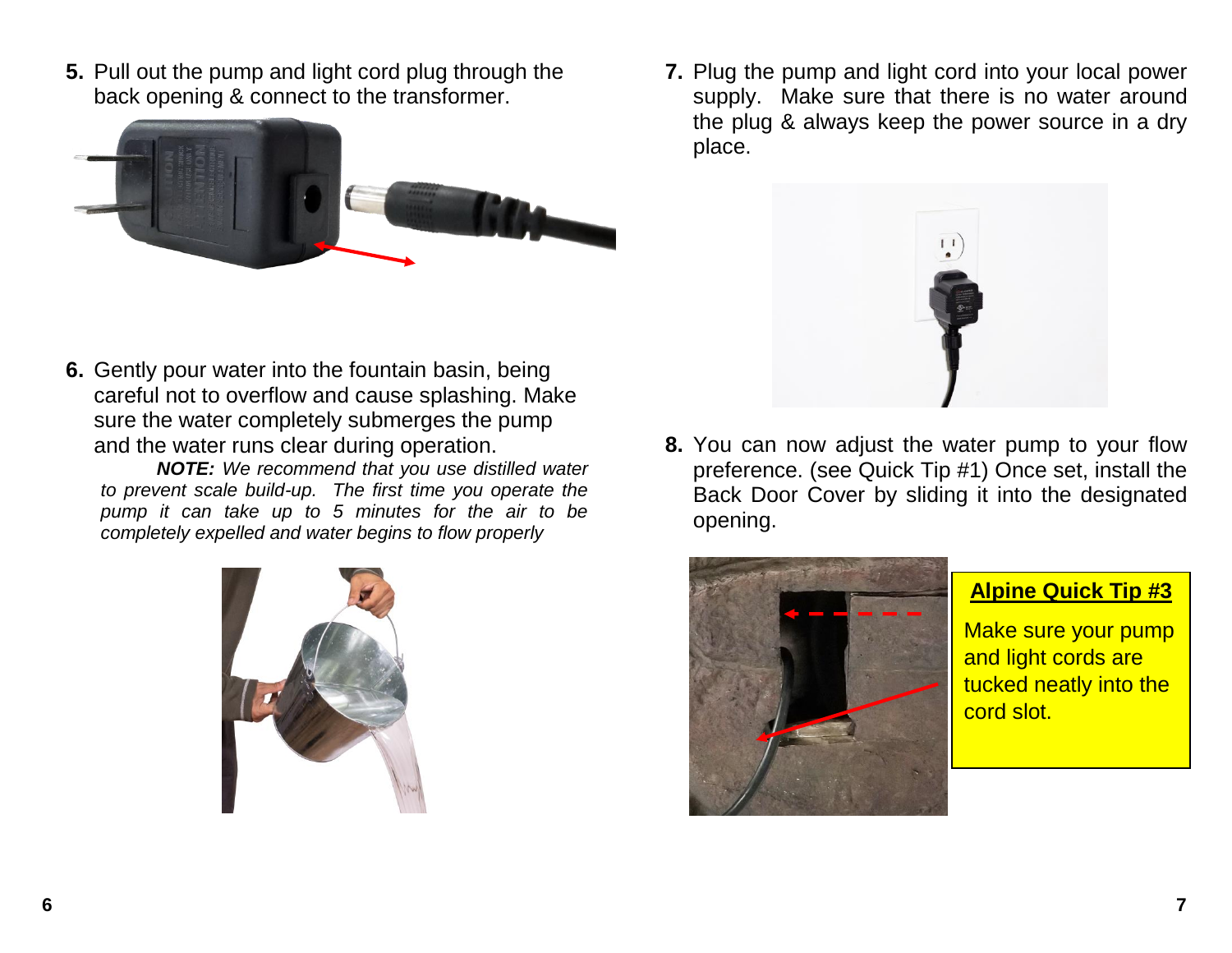#### **ASSEMBLING & USING YOUR PRODUCT**

Unpack all components carefully. Please check to ensure all parts have been removed from the packaging. \**Some splashing may occur when the product is in use.* 

**1.** Place the fountain base on a smooth & level surface. Allow enough space to access the pump.



**2.** Remove the pump from its packaging and adjust the flow control to the lowest setting to avoid splashing until the fountain is completely assembled.



## **Alpine Quick Tip #1**

Slide to the Left to turn up the water flow. Slide the adjuster to the Right to turn down the water flow.

#### **TROUBLESHOOTING**

If you have any questions and/or problems, please contact the retail store you purchased this fountain.

- **If your pump fails to run**
	- Check the circuit breaker or try a different outlet to make sure the pump is receiving electrical power.
	- Check the pump discharge and tubing for any kinks and/or obstructions
	- Any buildup obstructing the water flow can be flushed with a garden hose
	- Check the rotor by removing the front cover & plate to access the impeller area. Turn the rotor and make sure that the rotor is not jammed or broken
- **If your pump "spews"** 
	- Check the water level to make sure the pump is completely submerged and there is enough water in the basin to operate your fountain. Not having enough water will cause your pump to spew
- **If your pump is making abnormal loud noises**
	- Disconnect the pump from the electrical power supply and remove the front cover & plate
	- Carefully grip the impeller and gently pull the impeller/rotor assembly out of the pump housing
	- Rinse the impeller/rotor assembly and clean the cavity with clean water. If breakage or damage is found, contact your local retailer for parts. **9**